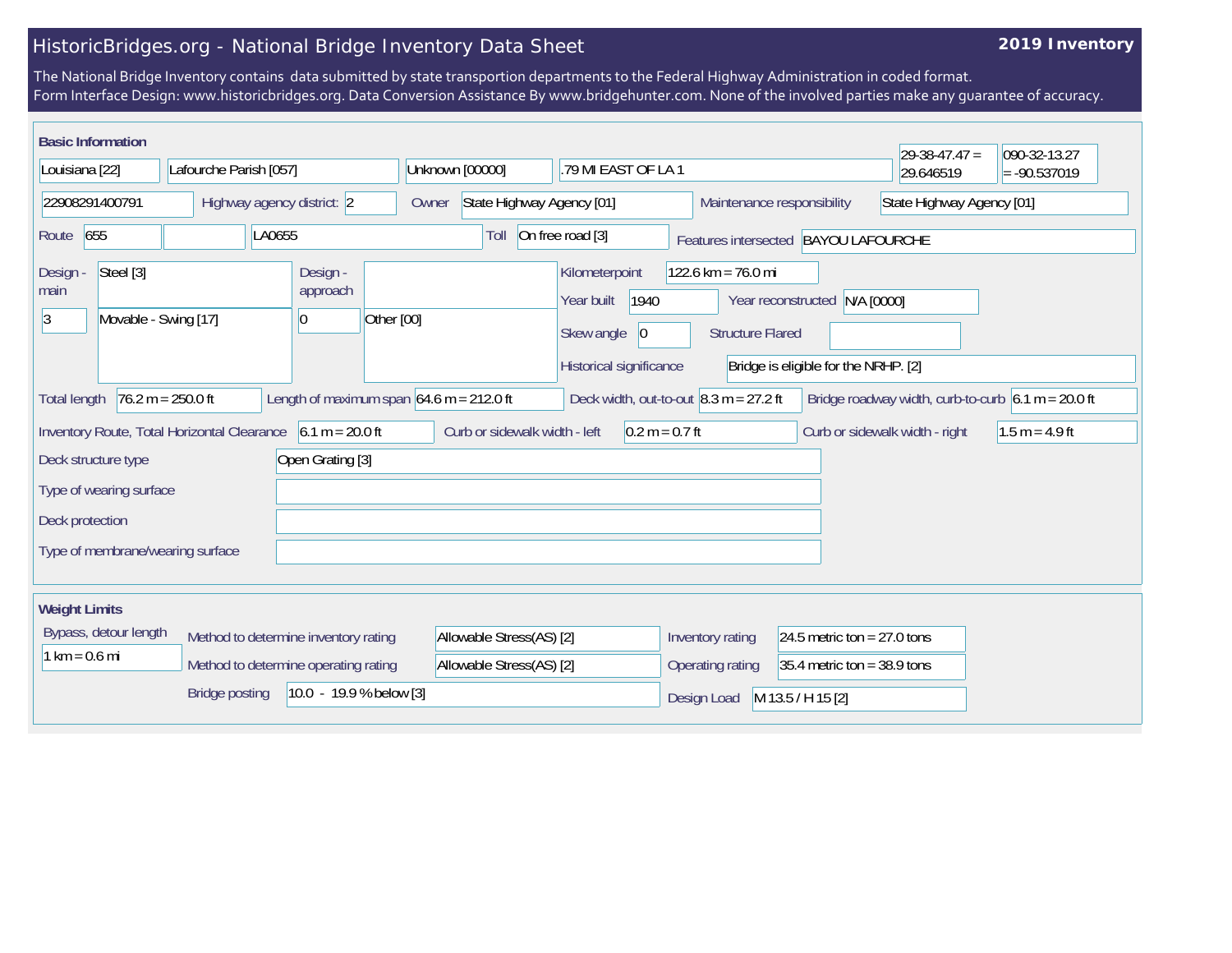| <b>Functional Details</b>                                                                                                              |                                                                                                                            |  |  |  |  |  |  |  |  |
|----------------------------------------------------------------------------------------------------------------------------------------|----------------------------------------------------------------------------------------------------------------------------|--|--|--|--|--|--|--|--|
| 3800<br>Average daily truck traffi<br><b>Average Daily Traffic</b>                                                                     | Year 2016<br>5700<br>2036<br> 13<br>%<br>Future average daily traffic<br>Year                                              |  |  |  |  |  |  |  |  |
| Collector (Urban) [17]<br>Road classification                                                                                          | $8.5 m = 27.9 ft$<br>Lanes on structure 2<br>Approach roadway width                                                        |  |  |  |  |  |  |  |  |
| Type of service on bridge Highway [1]                                                                                                  | Bridge median<br>Direction of traffic 2 - way traffic [2]                                                                  |  |  |  |  |  |  |  |  |
| No parallel structure exists. [N]<br>Parallel structure designation                                                                    |                                                                                                                            |  |  |  |  |  |  |  |  |
| Type of service under bridge<br>Waterway [5]                                                                                           | Navigation control<br>Navigation control on waterway (bridge permit required). [1]<br>Lanes under structure<br>$ 0\rangle$ |  |  |  |  |  |  |  |  |
| Navigation horizontal clearance $26.2 m = 86.0 ft$<br>Navigation vertical clearanc<br>$1.8 m = 5.9 ft$                                 |                                                                                                                            |  |  |  |  |  |  |  |  |
| $99.99 m = 328.1 ft$<br>Minimum vertical clearance over bridge roadway<br>Minimum navigation vertical clearance, vertical lift bridge  |                                                                                                                            |  |  |  |  |  |  |  |  |
| Minimum lateral underclearance reference feature Feature not a highway or railroad [N]                                                 |                                                                                                                            |  |  |  |  |  |  |  |  |
| Minimum lateral underclearance on left $0 = N/A$<br>Minimum lateral underclearance on right $O = N/A$                                  |                                                                                                                            |  |  |  |  |  |  |  |  |
| Minimum vertical underclearance reference feature Feature not a highway or railroad [N]<br>Minimum Vertical Underclearance $ 0 = N/A $ |                                                                                                                            |  |  |  |  |  |  |  |  |
| Appraisal ratings - underclearances N/A [N]                                                                                            |                                                                                                                            |  |  |  |  |  |  |  |  |
|                                                                                                                                        |                                                                                                                            |  |  |  |  |  |  |  |  |
| <b>Repair and Replacement Plans</b>                                                                                                    |                                                                                                                            |  |  |  |  |  |  |  |  |
| Type of work to be performed                                                                                                           | Work to be done by contract [1]<br>Work done by                                                                            |  |  |  |  |  |  |  |  |
| Replacement of bridge or other structure because of<br>substandard load carrying capacity or substantial                               | Bridge improvement cost<br>728000<br>Roadway improvement cost                                                              |  |  |  |  |  |  |  |  |
| bridge roadway geometry. [31]                                                                                                          | $85.3 m = 279.9 ft$<br>Length of structure improvement<br>Total project cost<br>1092000                                    |  |  |  |  |  |  |  |  |
|                                                                                                                                        | 2016<br>Year of improvement cost estimate                                                                                  |  |  |  |  |  |  |  |  |
|                                                                                                                                        | Border bridge - state<br>Border bridge - percent responsibility of other state                                             |  |  |  |  |  |  |  |  |
|                                                                                                                                        | Border bridge - structure number                                                                                           |  |  |  |  |  |  |  |  |